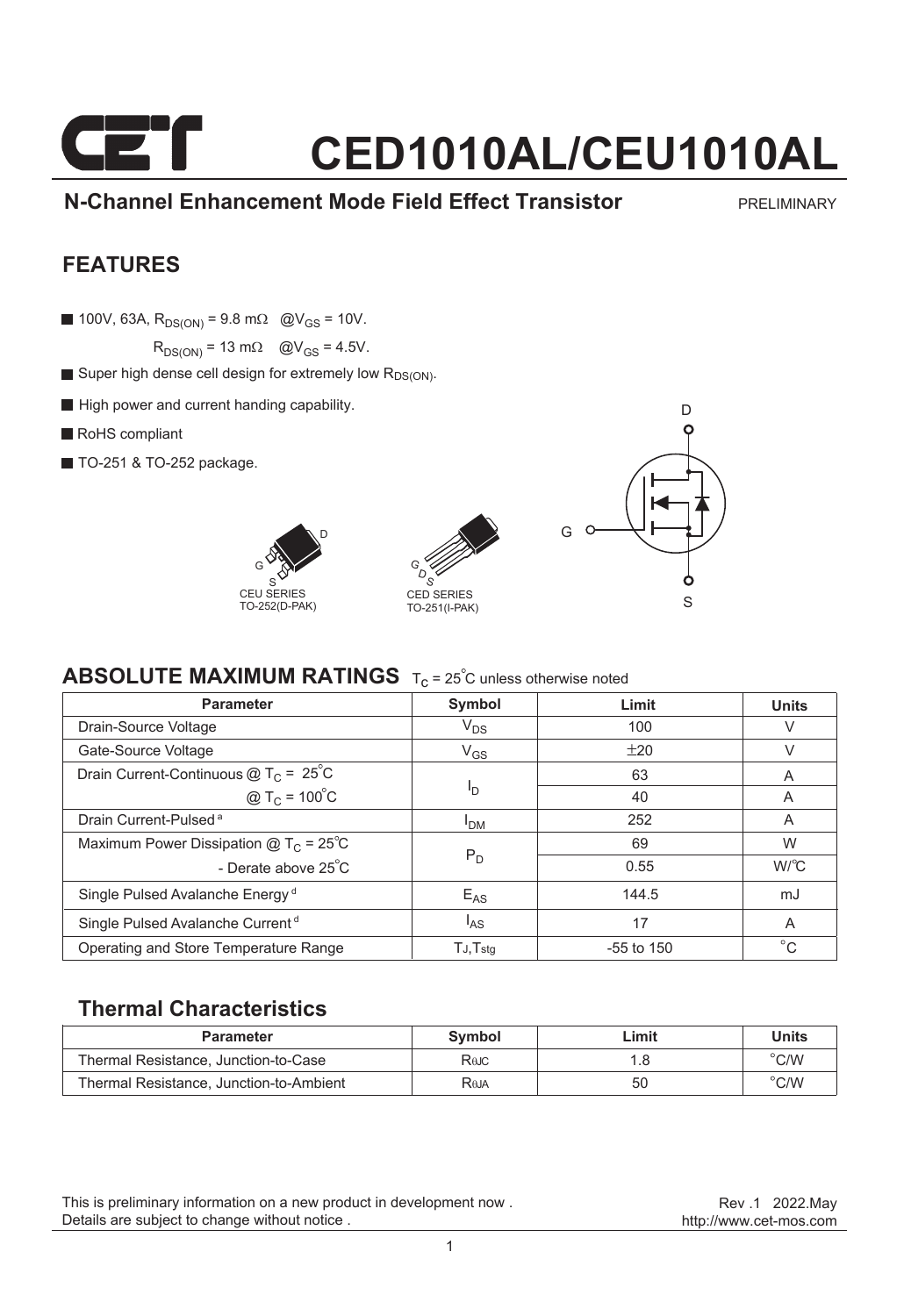

### **Electrical Characteristics**  $T_c = 25^\circ$ C unless otherwise noted

| <b>Parameter</b>                                                                                                                                                                                                                                                                                                                              | Symbol                      | <b>Test Condition</b>                           | Min          | Typ  | Max    | <b>Units</b> |  |  |  |
|-----------------------------------------------------------------------------------------------------------------------------------------------------------------------------------------------------------------------------------------------------------------------------------------------------------------------------------------------|-----------------------------|-------------------------------------------------|--------------|------|--------|--------------|--|--|--|
| <b>Off Characteristics</b>                                                                                                                                                                                                                                                                                                                    |                             |                                                 |              |      |        |              |  |  |  |
| Drain-Source Breakdown Voltage                                                                                                                                                                                                                                                                                                                | <b>BV<sub>DSS</sub></b>     | $V_{GS} = 0V$ , $I_D = 250 \mu A$               | 100          |      |        | $\vee$       |  |  |  |
| Zero Gate Voltage Drain Current                                                                                                                                                                                                                                                                                                               | $I_{\text{DSS}}$            | $V_{DS}$ = 100V, $V_{GS}$ = 0V                  |              |      | 1      | μA           |  |  |  |
| Gate Body Leakage Current, Forward                                                                                                                                                                                                                                                                                                            | <b>I</b> GSSF               | $V_{GS}$ = 20V, $V_{DS}$ = 0V                   |              |      | 100    | nA           |  |  |  |
| Gate Body Leakage Current, Reverse                                                                                                                                                                                                                                                                                                            | <b>IGSSR</b>                | $V_{GS}$ = -20V, $V_{DS}$ = 0V                  |              |      | $-100$ | nA           |  |  |  |
| On Characteristics <sup>b</sup>                                                                                                                                                                                                                                                                                                               |                             |                                                 |              |      |        |              |  |  |  |
| Gate Threshold Voltage                                                                                                                                                                                                                                                                                                                        | $V_{GS(th)}$                | $V_{GS} = V_{DS}$ , $I_D = 250 \mu A$           | $\mathbf{1}$ |      | 3      | V            |  |  |  |
| <b>Static Drain-Source</b>                                                                                                                                                                                                                                                                                                                    | $R_{DS(on)}$                | $V_{GS}$ = 10V, $I_D$ = 20A                     |              | 8.2  | 9.8    | $m\Omega$    |  |  |  |
| On-Resistance                                                                                                                                                                                                                                                                                                                                 |                             | $V_{GS}$ = 4.5V, $I_D$ = 20A                    |              | 11.2 | 13     | $m\Omega$    |  |  |  |
| Dynamic Characteristics <sup>c</sup>                                                                                                                                                                                                                                                                                                          |                             |                                                 |              |      |        |              |  |  |  |
| Input Capacitance                                                                                                                                                                                                                                                                                                                             | $C_{\text{iss}}$            |                                                 |              | 1505 |        | pF           |  |  |  |
| <b>Output Capacitance</b>                                                                                                                                                                                                                                                                                                                     | $\text{C}_{\text{oss}}$     | $V_{DS}$ = 30V, $V_{GS}$ = 0V,<br>$f = 10 MHz$  |              | 570  |        | pF           |  |  |  |
| Reverse Transfer Capacitance                                                                                                                                                                                                                                                                                                                  | $\mathsf{C}_{\mathsf{rss}}$ |                                                 |              | 20   |        | pF           |  |  |  |
| Switching Characteristics <sup>c</sup>                                                                                                                                                                                                                                                                                                        |                             |                                                 |              |      |        |              |  |  |  |
| Turn-On Delay Time                                                                                                                                                                                                                                                                                                                            | $t_{d(on)}$                 |                                                 |              | 19   |        | ns           |  |  |  |
| Turn-On Rise Time                                                                                                                                                                                                                                                                                                                             | t,                          | $V_{DD}$ = 50V, $I_D$ = 1A,                     |              | 10   |        | ns           |  |  |  |
| <b>Turn-Off Delay Time</b>                                                                                                                                                                                                                                                                                                                    | $t_{d(off)}$                | $V_{GS}$ = 10V, R <sub>GFN</sub> = 10 $\Omega$  |              | 68   |        | ns           |  |  |  |
| <b>Turn-Off Fall Time</b>                                                                                                                                                                                                                                                                                                                     | ţ                           |                                                 |              | 39   |        | ns           |  |  |  |
| <b>Total Gate Charge</b>                                                                                                                                                                                                                                                                                                                      | $\mathsf{Q}_{\mathsf{q}}$   |                                                 |              | 18   |        | nC           |  |  |  |
| Gate-Source Charge                                                                                                                                                                                                                                                                                                                            | $\mathsf{Q}_{\mathsf{gs}}$  | $V_{DS}$ = 50V, $I_D$ = 20A,<br>$V_{GS} = 4.5V$ |              | 4    |        | nC           |  |  |  |
| Gate-Drain Charge                                                                                                                                                                                                                                                                                                                             | $\mathsf{Q}_{\mathsf{gd}}$  |                                                 |              | 11   |        | nC           |  |  |  |
| <b>Drain-Source Diode Characteristics and Maximun Ratings</b>                                                                                                                                                                                                                                                                                 |                             |                                                 |              |      |        |              |  |  |  |
| Drain-Source Diode Forward Current                                                                                                                                                                                                                                                                                                            | $I_{\rm S}$                 |                                                 |              |      | 57     | A            |  |  |  |
| Drain-Source Diode Forward Voltage b                                                                                                                                                                                                                                                                                                          | $V_{SD}$                    | $V_{GS}$ = 0V, $I_S$ = 20A                      |              |      | 1.2    | $\vee$       |  |  |  |
| Notes:<br>a. Repetitive Rating: Pulse width limited by maximum junction temperature.<br>b.Pulse Test: Pulse Width $\leq$ 300us, Duty Cycle $\leq$ 2%.<br>c.Guaranteed by design, not subject to production testing.<br>d.L = 1mH, $I_{AS}$ = 17A, $V_{DD}$ = 50V, R <sub>G</sub> = 25 $\Omega$ , Starting T <sub>J</sub> = 25 <sup>°</sup> C. |                             |                                                 |              |      |        |              |  |  |  |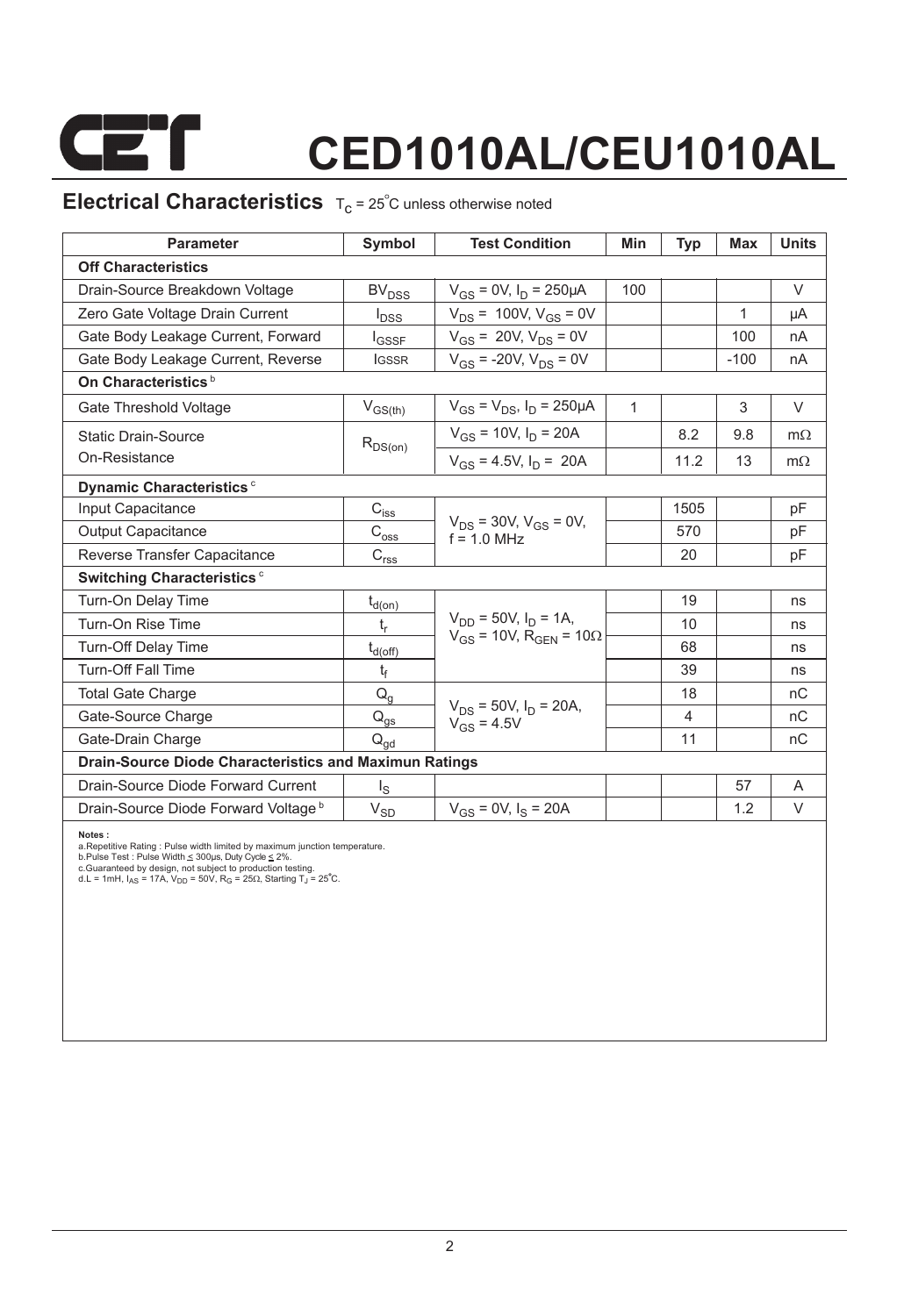



#### **Figure 1. Output Characteristics**



**Figure 3. Capacitance**



**Figure 5. Gate Threshold Variation with Temperature**



**Figure 2. Transfer Characteristics**



**Figure 4. On-Resistance Variation with Temperature**



**Figure 6. Body Diode Forward Voltage Variation with Source Current**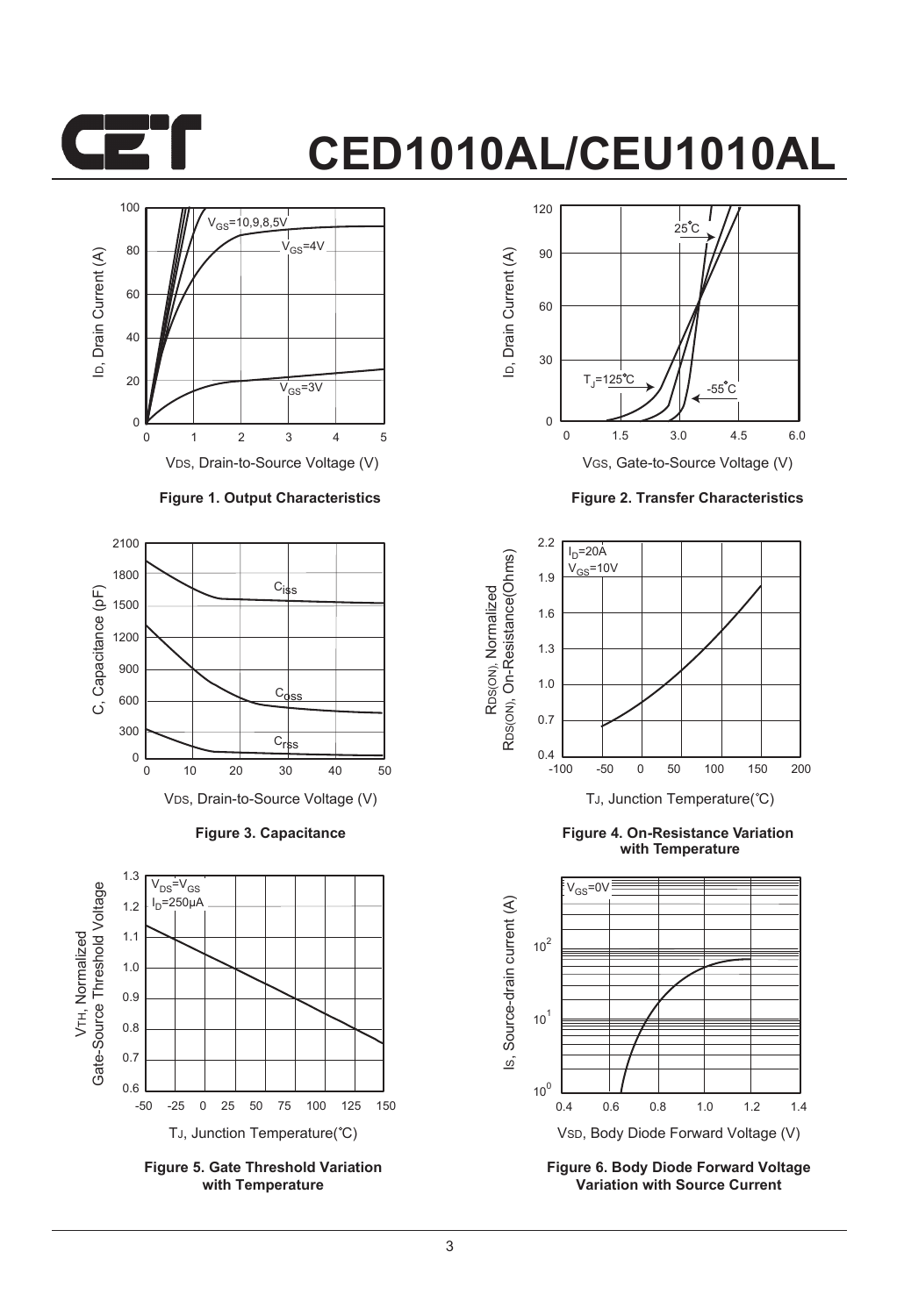



**Figure 7. Gate Charge**



**Figure 9. Breakdown Voltage Variation VS Temperature**





**Figure 8. Maximum Safe Operating Area**



**Figure 10. Switching Test Circuit Figure 11. Switching Waveforms**